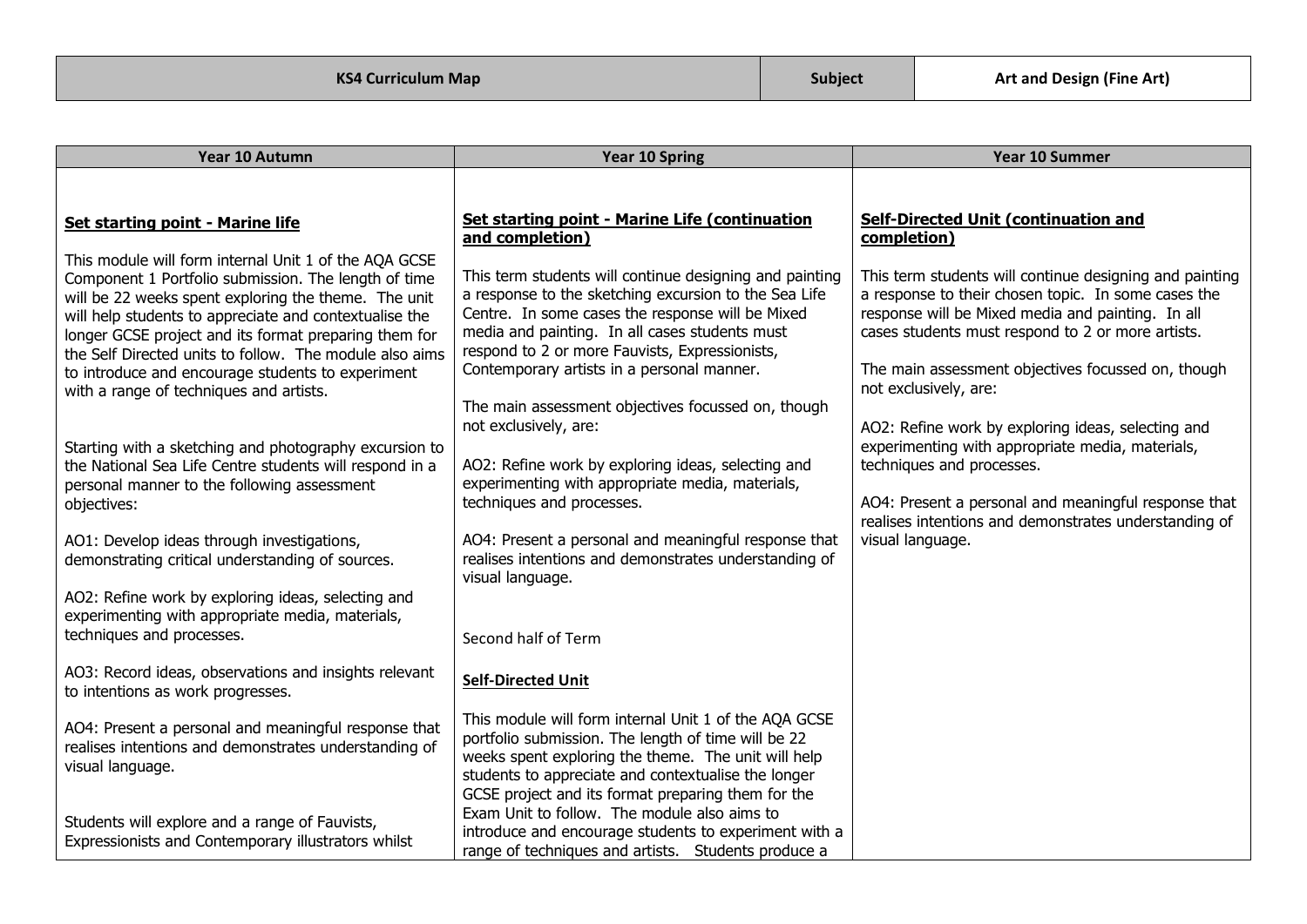|         |                                             | demonstrating the ability to use a range of the Fine Art $\vert$ self-directed unit on a topic of their choice, where |  |
|---------|---------------------------------------------|-----------------------------------------------------------------------------------------------------------------------|--|
|         | techniques below appropriate to intentions: | students need additional support topic starting points                                                                |  |
|         |                                             | are provided based on past exam papers.                                                                               |  |
| $\circ$ | Mark-making                                 |                                                                                                                       |  |
| $\circ$ | Charcoal                                    | Students will respond in a personal manner to the                                                                     |  |
| $\circ$ | Pen and ink                                 | previous assessment objectives once again:                                                                            |  |
| $\circ$ | Pencil crayons                              | AO1: Develop ideas through investigations,                                                                            |  |
| $\circ$ | Graded pencils                              | demonstrating critical understanding of sources.                                                                      |  |
| $\circ$ | Water colour / Gouache,                     |                                                                                                                       |  |
| $\circ$ | Acrylic on canvas                           | AO2: Refine work by exploring ideas, selecting and                                                                    |  |
| $\circ$ | Photography                                 | experimenting with appropriate media, materials,                                                                      |  |
| $\circ$ | Found materials and mixed media             | techniques and processes.                                                                                             |  |
| $\circ$ | Card relief                                 |                                                                                                                       |  |
| $\circ$ | Mono print                                  | AO3: Record ideas, observations and insights relevant                                                                 |  |
| $\circ$ | Collage                                     | to intentions as work progresses.                                                                                     |  |
|         |                                             | AO4: Present a personal and meaningful response that                                                                  |  |
|         |                                             | realises intentions and demonstrates understanding of                                                                 |  |
|         |                                             | visual language.                                                                                                      |  |
|         |                                             |                                                                                                                       |  |
|         |                                             |                                                                                                                       |  |
|         |                                             |                                                                                                                       |  |
|         |                                             | Students will explore and a range of Artists of their                                                                 |  |
|         |                                             | own choosing following research and these should                                                                      |  |
|         |                                             | connect to their topic choice. Students should then                                                                   |  |
|         |                                             | demonstrate the ability to use a broad range of the                                                                   |  |
|         |                                             | Fine Art techniques below appropriate to intentions:                                                                  |  |
|         |                                             | Mark-making                                                                                                           |  |
|         |                                             | $\circ$<br>Charcoal                                                                                                   |  |
|         |                                             | $\circ$                                                                                                               |  |
|         |                                             | Pen and ink<br>$\circ$                                                                                                |  |
|         |                                             | Pencil crayons<br>$\circ$                                                                                             |  |
|         |                                             | Graded pencils<br>$\circ$                                                                                             |  |
|         |                                             | Water colour / Gouache,<br>$\circ$                                                                                    |  |
|         |                                             | Acrylic on canvas<br>$\circ$                                                                                          |  |
|         |                                             | Photography<br>$\circ$                                                                                                |  |
|         |                                             | Found materials and mixed media<br>$\circ$                                                                            |  |
|         |                                             | Card relief<br>$\circ$                                                                                                |  |
|         |                                             | Mono print<br>$\circ$                                                                                                 |  |
|         |                                             | Collage<br>$\circ$                                                                                                    |  |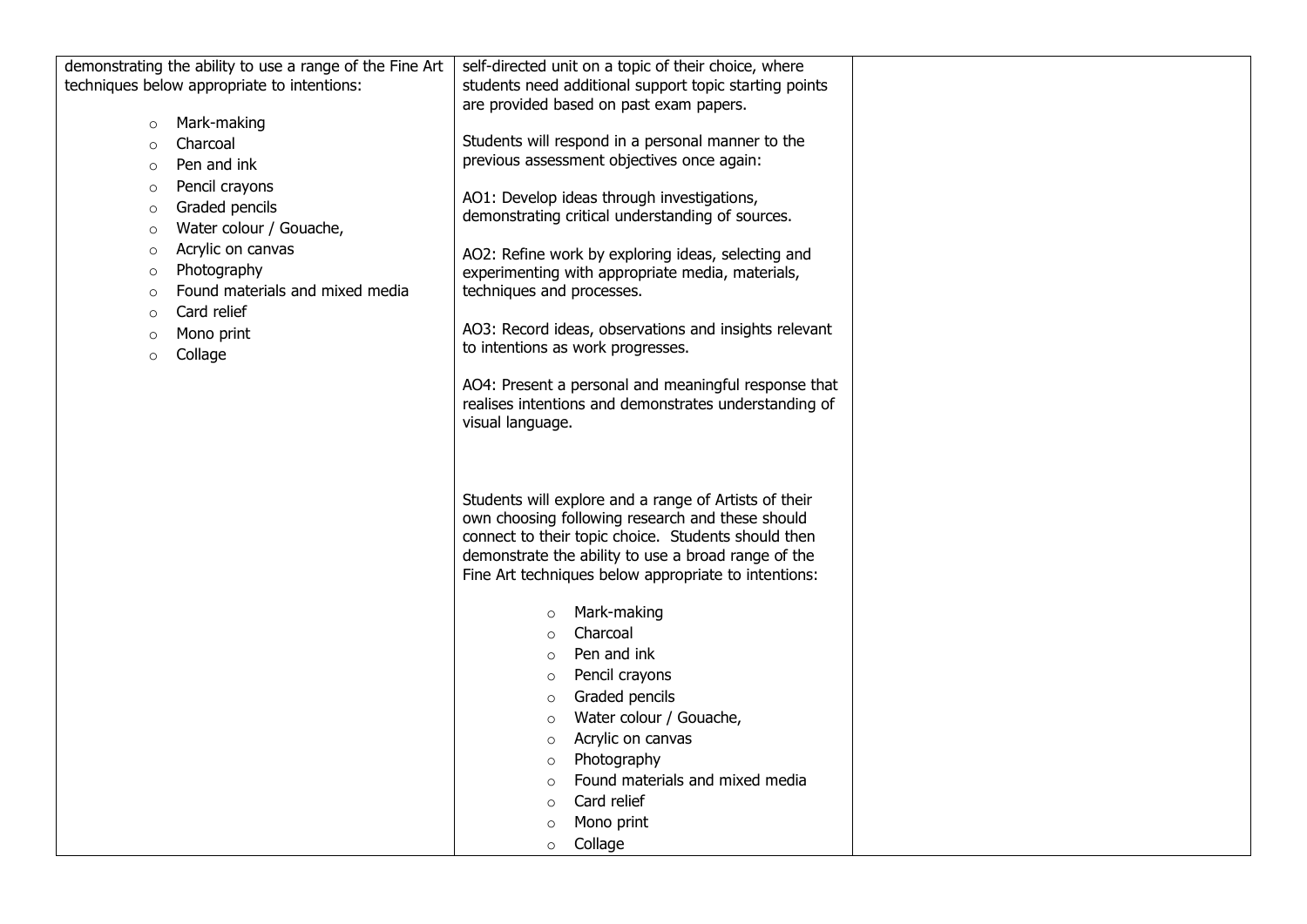|                | Clay<br>$\circ$<br>Lino printing  |                |
|----------------|-----------------------------------|----------------|
|                | $\circ$<br>Oil pastels<br>$\circ$ |                |
|                | Glass painting<br>$\circ$         |                |
|                |                                   |                |
|                |                                   |                |
|                |                                   |                |
|                |                                   |                |
|                |                                   |                |
|                |                                   |                |
|                |                                   |                |
|                |                                   |                |
|                |                                   |                |
|                |                                   |                |
|                |                                   |                |
|                |                                   |                |
|                |                                   |                |
|                |                                   |                |
|                |                                   |                |
|                |                                   |                |
|                |                                   |                |
|                |                                   |                |
|                |                                   |                |
|                |                                   |                |
|                |                                   |                |
|                |                                   |                |
| Year 11 Autumn | <b>Year 11 Spring</b>             | Year 11 Summer |